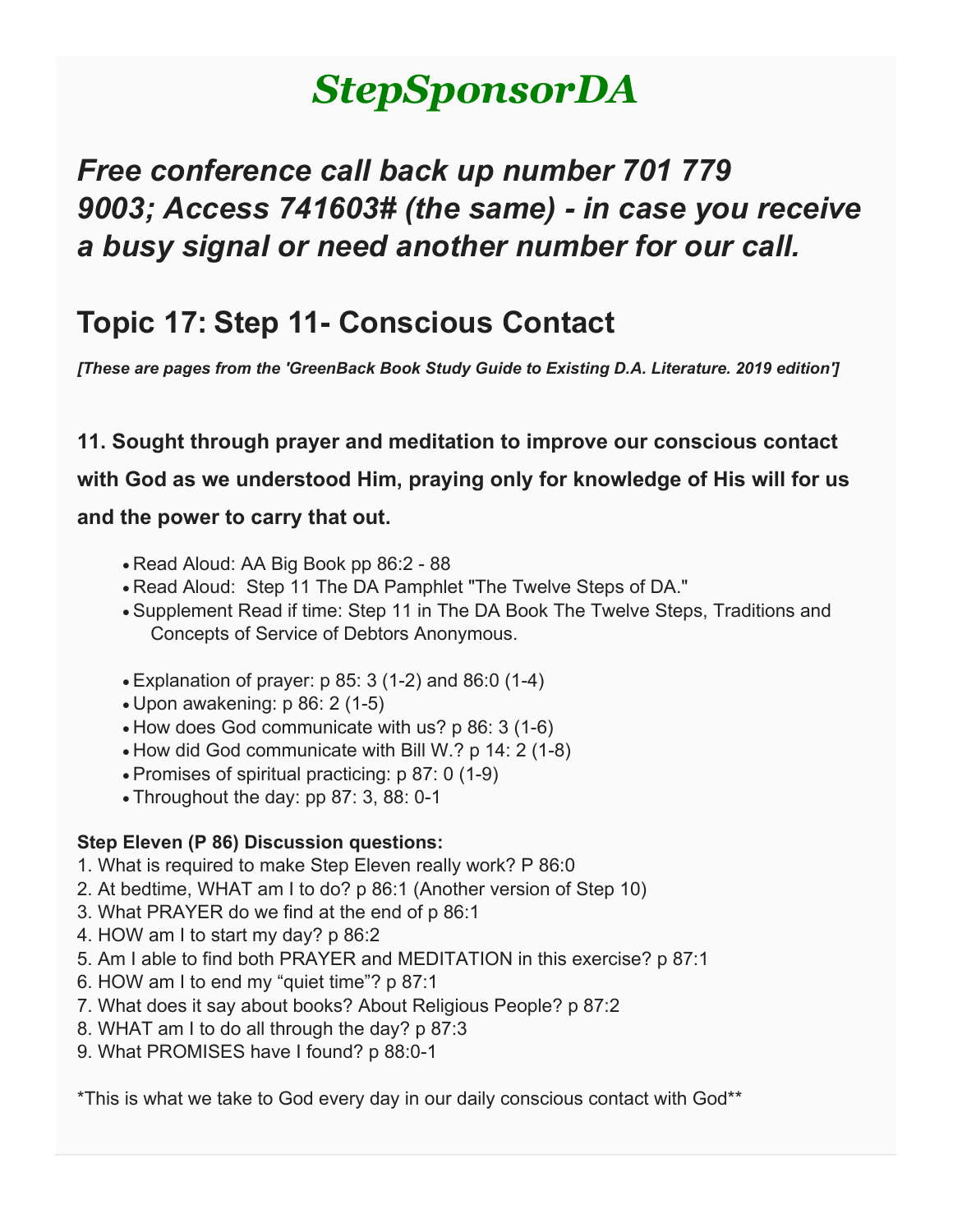**Additional Reading**: DA Pamphlet "the Twelve Steps of DA" step 11

**READ** Aloud with a partner, if time Step 11 in The DA Book The Twelve Steps, Traditions and Concepts of Service of Debtors Anonymous.

**ADD** to DAILY ACTION ASSIGNMENTS: We pray the Serenity, Set-Aside, 3rd, 7th Step prayers and the 10 & 11th step prayers & meditation directions are followed on a DAILY basis from here on out.

**TIP**: If it is difficult for you to stay in silent meditation just try it for 60 seconds. Each morning try to meditate 30 seconds longer until you can add up to 20-30 minutes. PROGRESS NOT PERFECTION.

DO YOU MEDITATE AND PRAY ON A DAILY BASIS? HOW DO YOU BENEFIT? WHAT HELPED YOU OVERCOME RESISTANCE?

#### **ACTIONS**

- REVIEW YOUR 8th STEP AMENDS LIST
- START WITH THE INDIVIDUALS AND INSTITUTIONS FOUND ON YOUR STEP 4 "HARMS AND RESENTMENTS" INVENTORY. ADD OTHER AMENDS TO THIS LIST AS THEY COME UP
- PRAY FOR WILLINGNESS TO MAKE AMENDS TO THEM ALL
- CONTINUE MAKING THE LOW TO MEDIUM STRESS AMENDS
- CONTINUE NIGHTLY 10th STEP WORK BY READING AABB pg 84:2 OR 86:1
- ADD meditation to your morning prayer time, even if only for a minute.

ACTIONS carried over from previous sessions

REVIEW the Action List from the previous session. Be current with that before going on to this week's Action List. It is absolutely OK, really advisable, to pick up where you left off.

#### **PRAYER CARDS**

- On individual 3x5 cards, put each of the 3 daily prayers; consider making several sets One set for by the bed, one for your wallet, your desk, vanity mirror, car or other place you frequently look.
- Add the resentment, fear and harms prayers to your prayer cards.
- Add the 6th Step Prayer for willingness and the 7th step prayer of AA/DA for the character defects to be removed to your prayer cards
- Add the Step 8 & 9 prayers for willingness to make amends to all persons harmed
- Add the 10th Step Daily Prayers to your cards.
- Add the 11th Step Prayers to your cards.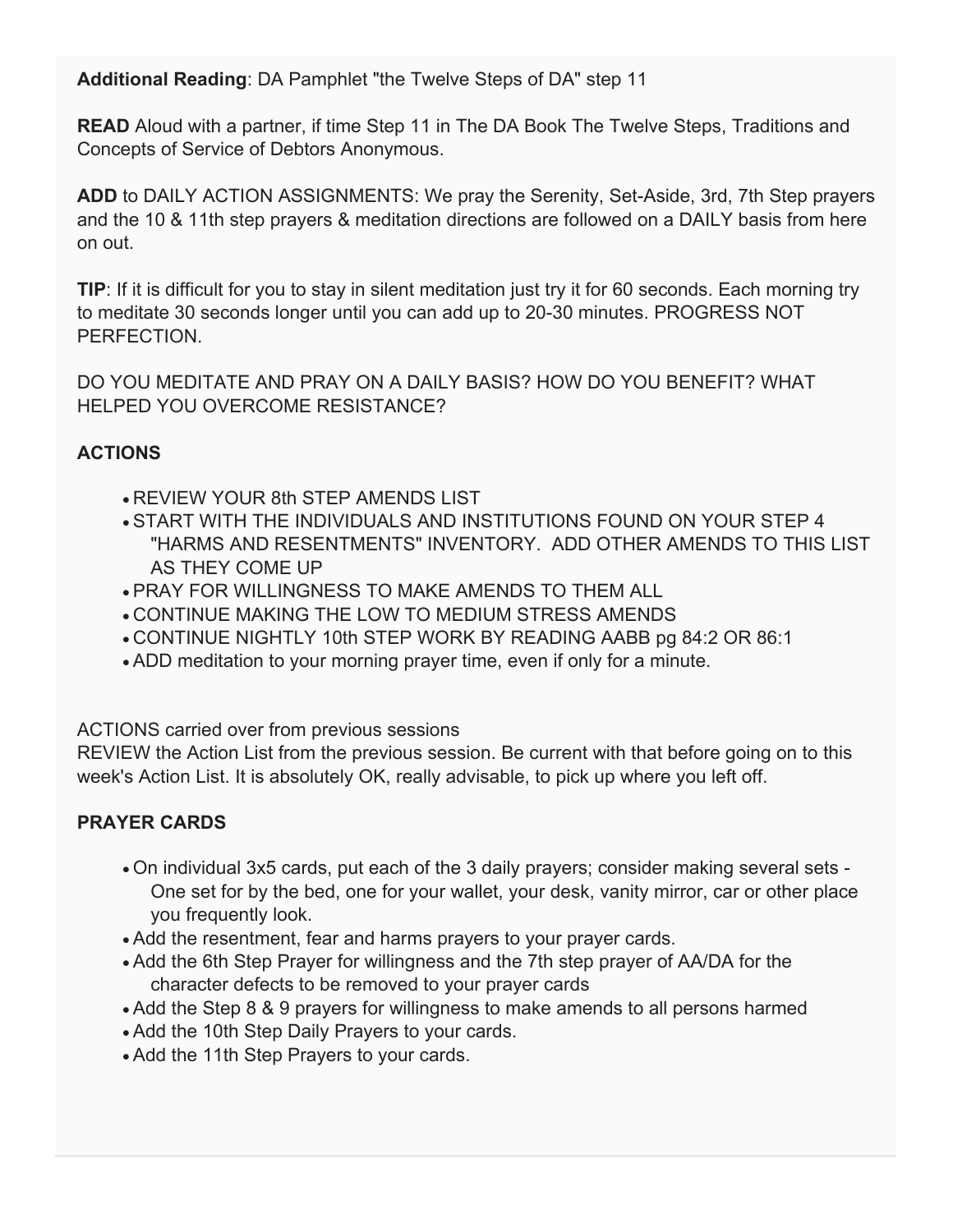#### **DAILY**

- One Day at a Time Abstain from New Unsecured Debt (consider setting a date for your last unsecured debt or your DA Birthday).
- Call a DA member. Ask for support maintaining your DA program work, especially 4th step writing
- Read from a piece of DA or AA Literature
- Answer the study questions as indicated
- Keep a spending record as you spend
- Every morning: Pray for willingness to work your DA program
- Pray the Serenity Prayer
- Pray BOTH the Third Step Prayers, AA's p 63 and DA's p 19
- Pray the resentment, fear and harms prayers as needed, as they apply.
- Pray the 6th Step Prayer for willingness AABB p 76:1
- Pray both 7th step prayers for the character defects to be removed (AABB p 76:2; DA 12x12x12 p 33)
- Pray for willingness to make amends to all those you have harmed (AABB, p 76:3)
- As you make ongoing amends keep praying the STEP 9 PRAYERS IN THE AABB: (BB p 79:1) (BB p 80:1 & 4) (BB p 82:1) (BB p 83:1)
- Read pp 86-88 in the AA Big Book every morning.
- Pray the 11th Step prayers every morning BB pp 86-88.
- Pray these all through the day and consider carrying your prayer cards with you.
- Make appointments and begin making your low stress amends.
- Take Step 10 inventory before bed on a nightly basis w/ PRAYERS in AABB (p 84:2, p 85:1-2, p 86:1)
- Begin Meditation try for 5-20 minutes but start at 1 minute if that is your best. Just make a beginning
- Spend some time on the READINGS in this study each day as you can, at least 15-20 min or more. Let whatever amount of time you have be good enough. Keep coming back.

#### **WEEKLY**

- Attend at least one solution-oriented DA meeting listen for the DA concepts
- At your meeting, share only solutions and only if you have experience doing the work of the meeting topic. If you do not have a solution to share, listen for program-working members of your meetings and ask for their phone numbers or email addresses
- GET A DA sponsor or DA phone study partner
- Ask for support maintaining your DA program work

#### NEXT TOPIC

#### **Topic 18: Step 12 - Carrying this Message**

12. Having had a spiritual awakening as the result of these steps, we tried to carry this message to compulsive debtors, and to practice these principles in all our affairs.

\_\_\_\_\_\_\_\_\_\_\_\_\_\_\_\_\_\_\_\_\_\_\_